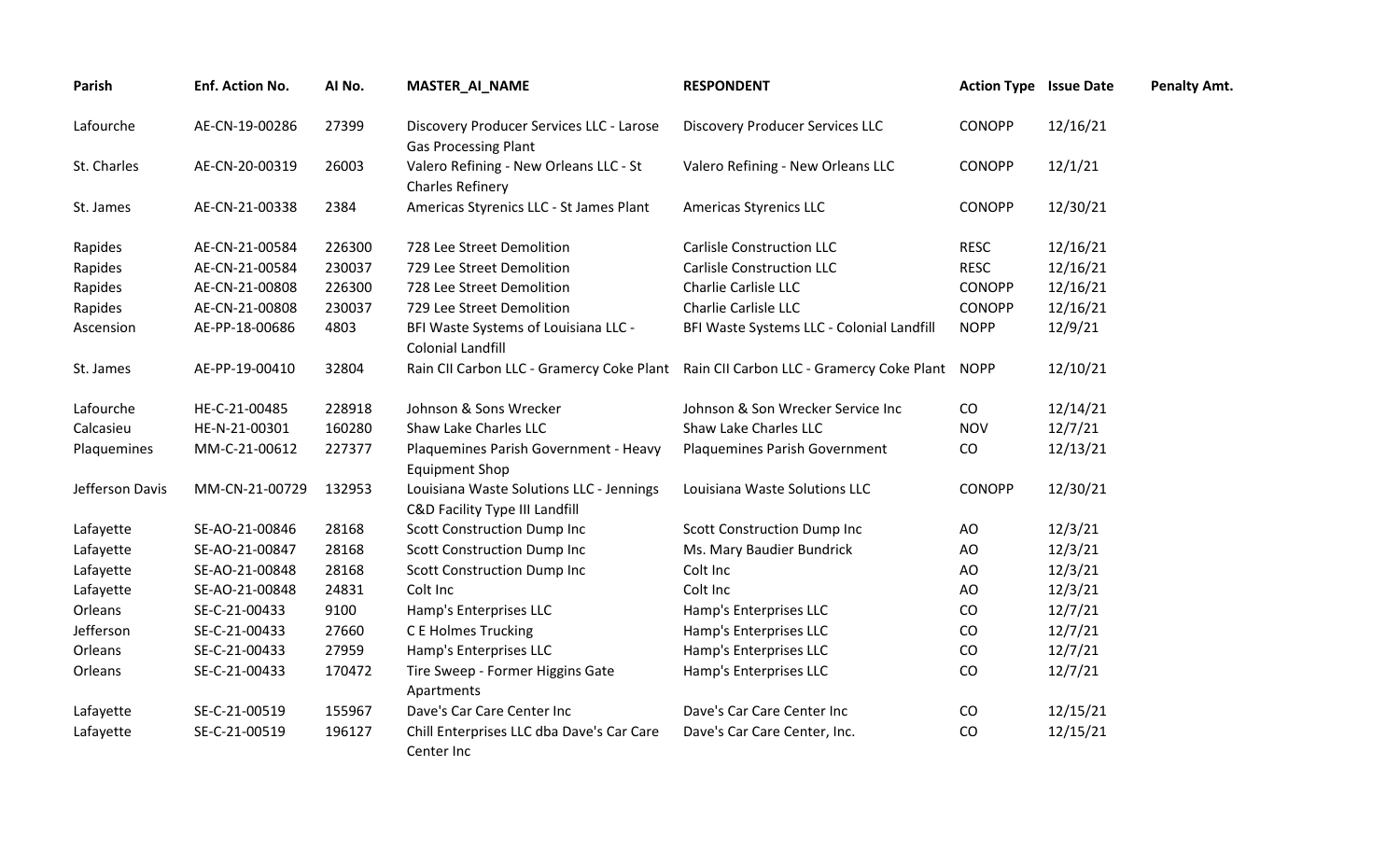| Jefferson    | SE-C-21-00565           | 15049  | Two Amigos Tire Center                                                  | The Two Amigos New & Used Tire Center<br><b>LLC</b>                                                  | <sub>co</sub> | 12/30/21 |            |
|--------------|-------------------------|--------|-------------------------------------------------------------------------|------------------------------------------------------------------------------------------------------|---------------|----------|------------|
| Iberville    | SE-C-21-00616           | 164532 | Lionel & Charlene Williams Property                                     | Lionel & Charlene Williams                                                                           | CO            | 12/30/21 |            |
| St. Tammany  | SE-C-21-00633           | 34078  | Administrators of TEF - Tulane National<br>Primate Research Center      | The Administrators of the Tulane<br><b>Educational Fund</b>                                          | CO            | 12/10/21 |            |
| Acadia       | SE-CN-21-00523          | 20036  | Acadia Parish Police Jury - Acadia Parish<br>Sanitary Landfill          | Acadia Parish Police Jury                                                                            | <b>CONOPP</b> | 12/30/21 |            |
| Lafourche    | SE-N-21-00383           | 193995 | Virdia B2X LLC - Raceland Plant                                         | Virdia B2X LLC                                                                                       | <b>NOV</b>    | 12/9/21  |            |
| Calcasieu    | SE-N-21-00544           | 133512 | Jevcon LLC - Jevcon LLC C&D Landfill                                    | Jevcon LLC                                                                                           | <b>NOV</b>    | 12/30/21 |            |
| St. Tammany  | SE-RCO-21-00794         | 194958 | Riverside Auto Care                                                     | Riverside Auto Care LLC                                                                              | <b>RCO</b>    | 12/15/21 |            |
| Evangeline   | SE-XP-20-00500          | 209178 | Donald Ray Thomas Property                                              | Mr. Donald Ray Thomas                                                                                | XP            | 12/10/21 | \$1,500.00 |
| Tensas       | UE-C-21-00457           | 76357  | <b>Pearsons Full Service</b>                                            | Mr. Wilbert Blackman                                                                                 | CO            | 12/15/21 |            |
| Natchitoches | UE-PP-21-00429          | 22193  | Lott Oil Co Inc - Lomac of Natchitoches Inc Lott Oil Co Inc             |                                                                                                      | <b>NOPP</b>   | 12/9/21  |            |
| Rapides      | UE-PP-21-00429          | 23017  | Rodney's Rapid Tune LLC                                                 | Lott Oil Co Inc                                                                                      | <b>NOPP</b>   | 12/9/21  |            |
| Allen        | UE-XP-21-00151          | 79082  | <b>Sunview Mart</b>                                                     | <b>Sunview Mart LLC</b>                                                                              | XP            | 12/7/21  | \$750.00   |
| Lafayette    | WE-AOA-19-00949C 33059  |        | Magnolia Water Utility Operating Co LLC -<br>Village Quest Water System | Magnolia Water Utility Operating Company AAOA<br><b>LLC</b>                                          |               | 12/17/21 |            |
| St. Tammany  | WE-AOA-19-00949C 122552 |        | LLC - Guste Island STF                                                  | Magnolia Water Utility Operating Company Magnolia Water Utility Operating Company AAOA<br><b>LLC</b> |               | 12/17/21 |            |
| Morehouse    | WE-AOA-19-00949C 39165  |        | LLC - Andrews Subdivision STP                                           | Magnolia Water Utility Operating Company Magnolia Water Utility Operating Company AAOA<br><b>LLC</b> |               | 12/17/21 |            |
| St. Tammany  | WE-AOA-19-00949C 19119  |        | LLC - The Meadows STP                                                   | Magnolia Water Utility Operating Company Magnolia Water Utility Operating Company AAOA<br><b>LLC</b> |               | 12/17/21 |            |
| Caddo        | WE-AOA-19-00949C 38664  |        | Jones Rolling Ridge Wastewater Treatment LLC<br>Facility                | Magnolia Water Utility Operating Co LLC - Magnolia Water Utility Operating Company AAOA              |               | 12/17/21 |            |
| St. Tammany  | WE-AOA-19-00949C 19448  |        | LLC - Eden Isles                                                        | Magnolia Water Utility Operating Company Magnolia Water Utility Operating Company AAOA<br><b>LLC</b> |               | 12/17/21 |            |
| Tangipahoa   | WE-AOA-19-00949C 91709  |        | Magnolia Water Utility Operating Co LLC -<br><b>Hidden Pines STP</b>    | Magnolia Water Utility Operating Company AAOA<br><b>LLC</b>                                          |               | 12/17/21 |            |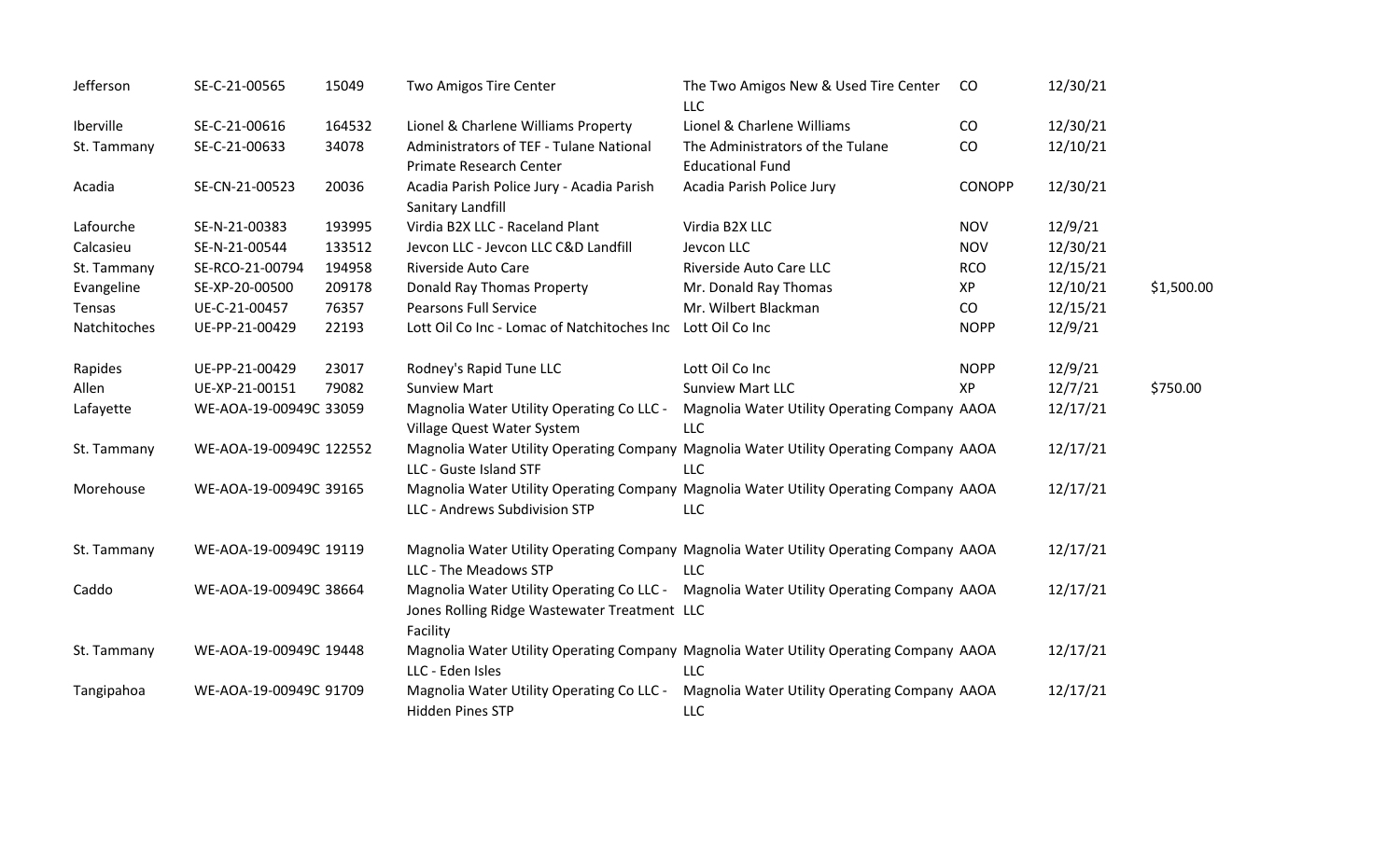| Caddo       | WE-AOA-19-00949C 12817                  | LLC - Wildwood South Subdivision                                                | Magnolia Water Utility Operating Company Magnolia Water Utility Operating Company AAOA<br><b>LLC</b> | 12/17/21 |
|-------------|-----------------------------------------|---------------------------------------------------------------------------------|------------------------------------------------------------------------------------------------------|----------|
|             | East Baton Rouge WE-AOA-19-00949C 18177 | LLC - Lakeland Park Sewer Plant                                                 | Magnolia Water Utility Operating Company Magnolia Water Utility Operating Company AAOA<br>LLC        | 12/17/21 |
| Livingston  | WE-AOA-19-00949C 18658                  | LLC - Gunboat Island Estates WWTF                                               | Magnolia Water Utility Operating Company Magnolia Water Utility Operating Company AAOA<br><b>LLC</b> | 12/17/21 |
| Ascension   | WE-AOA-19-00949C 19006                  | LLC - Southwood Village Subdivision                                             | Magnolia Water Utility Operating Company Magnolia Water Utility Operating Company AAOA<br><b>LLC</b> | 12/17/21 |
| Tangipahoa  | WE-AOA-19-00949C 19115                  | Raiders Ridge Systems Inc - Raiders Ridge<br>Subdivision                        | Magnolia Water Utility Operating Company AAOA<br><b>LLC</b>                                          | 12/17/21 |
| Lafourche   | WE-AOA-19-00949C 19194                  | LLC - Elmwood Estates                                                           | Magnolia Water Utility Operating Company Magnolia Water Utility Operating Company AAOA<br><b>LLC</b> | 12/17/21 |
| St. Tammany | WE-AOA-19-00949C 19300                  | Resolve Systems Inc - Resolve Systems<br><b>Wastewater Treatment</b>            | Magnolia Water Utility Operating Company AAOA<br><b>LLC</b>                                          | 12/17/21 |
| St. Tammany | WE-AOA-19-00949C 19470                  | Magnolia Water Utility Operating Co LLC -<br>Port Louis Sailing Village Part #1 | Magnolia Water Utility Operating Company AAOA<br><b>LLC</b>                                          | 12/17/21 |
| St. Tammany | WE-AOA-19-00949C 19599                  | LLC - Greenleaves Subvision                                                     | Magnolia Water Utility Operating Company Magnolia Water Utility Operating Company AAOA<br><b>LLC</b> | 12/17/21 |
| St. Tammany | WE-AOA-19-00949C 19967                  | LLC - Woodland Apartments STF                                                   | Magnolia Water Utility Operating Company Magnolia Water Utility Operating Company AAOA<br>LLC        | 12/17/21 |
| Ascension   | WE-AOA-19-00949C 20039                  | LLC - Willow Lake WWTF                                                          | Magnolia Water Utility Operating Company Magnolia Water Utility Operating Company AAOA<br><b>LLC</b> | 12/17/21 |
| St. Tammany | WE-AOA-19-00949C 31222                  | Artesian Utility Co Inc - Lake Ramsey<br>Subdivision                            | Magnolia Water Utility Operating Company AAOA<br><b>LLC</b>                                          | 12/17/21 |
| St. Tammany | WE-AOA-19-00949C 33837                  | Magnolia Water Utility Operating Co LLC -<br>Timber Ridge Subdivision           | Magnolia Water Utility Operating Company AAOA<br><b>LLC</b>                                          | 12/17/21 |
| Calcasieu   | WE-AOA-19-00949C 38562                  | Utilities Service of Lake Charles Inc -<br><b>Hunters Grove Subdivision</b>     | Magnolia Water Utility Operating Company AAOA<br><b>LLC</b>                                          | 12/17/21 |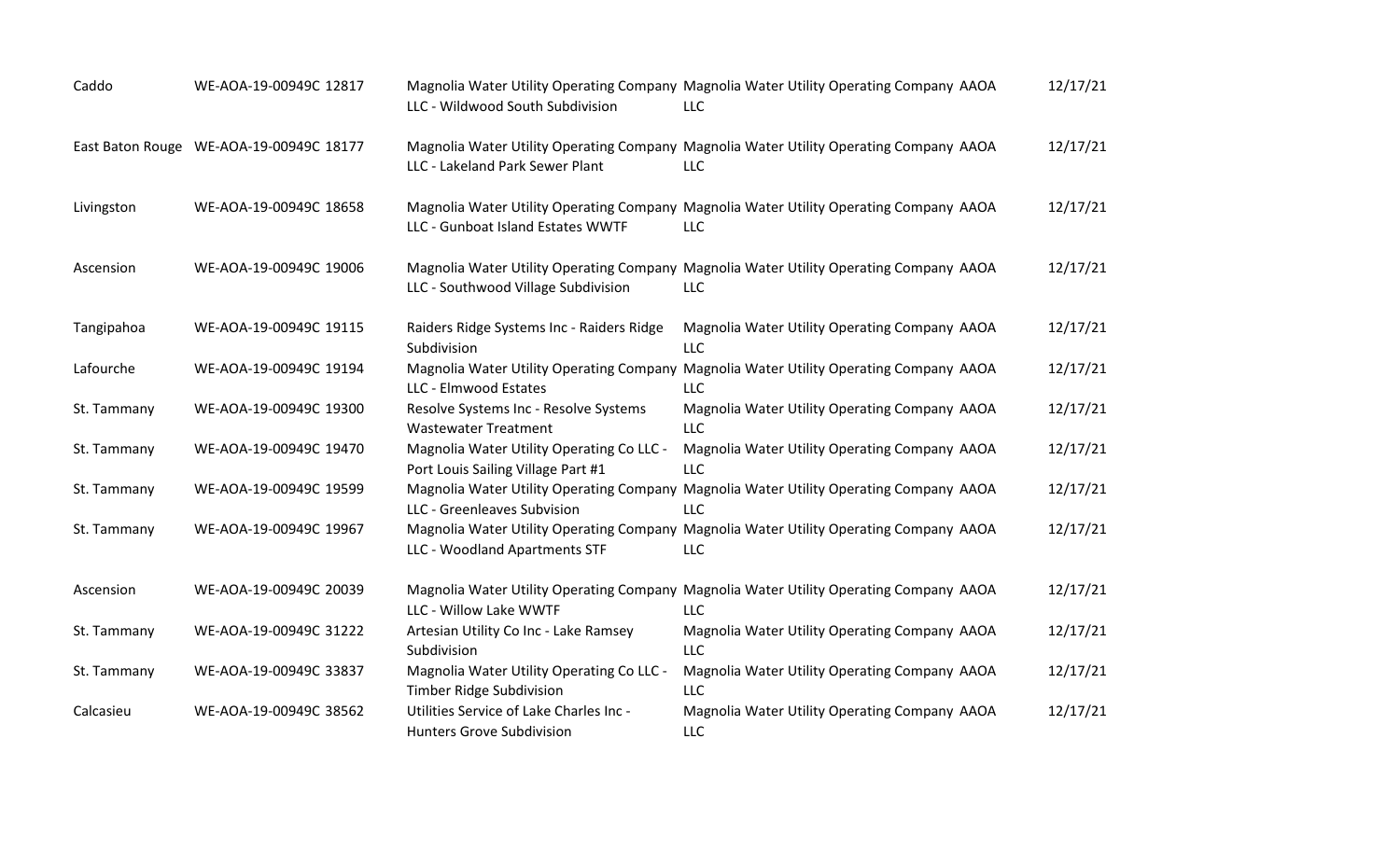| Ascension   | WE-AOA-19-00949C 40401 | LLC - Lake Park Subdivision                                                   | Magnolia Water Utility Operating Company Magnolia Water Utility Operating Company AAOA<br>LLC        | 12/17/21 |
|-------------|------------------------|-------------------------------------------------------------------------------|------------------------------------------------------------------------------------------------------|----------|
| Lafayette   | WE-AOA-19-00949C 40475 | Magnolia Water Utility Operating Co LLC -<br>Markridge Subdivision            | Magnolia Water Utility Operating Company AAOA<br>LLC                                                 | 12/17/21 |
| Lafayette   | WE-AOA-19-00949C 40476 | LLC - Belleville WWTP                                                         | Magnolia Water Utility Operating Company Magnolia Water Utility Operating Company AAOA<br>LLC        | 12/17/21 |
| Ascension   | WE-AOA-19-00949C 41302 | LLC - Stone Ridge Subdivision                                                 | Magnolia Water Utility Operating Company Magnolia Water Utility Operating Company AAOA<br>LLC        | 12/17/21 |
| Ascension   | WE-AOA-19-00949C 41303 | LLC - Lakes at Manchac                                                        | Magnolia Water Utility Operating Company Magnolia Water Utility Operating Company AAOA<br>LLC        | 12/17/21 |
| Ascension   | WE-AOA-19-00949C 41304 | LLC - Galvez Oaks WWTF                                                        | Magnolia Water Utility Operating Company Magnolia Water Utility Operating Company AAOA<br><b>LLC</b> | 12/17/21 |
| Ascension   | WE-AOA-19-00949C 41305 | LLC - Wood Run WWTF                                                           | Magnolia Water Utility Operating Company Magnolia Water Utility Operating Company AAOA<br>LLC        | 12/17/21 |
| Ascension   | WE-AOA-19-00949C 41306 | LLC - Whispering Oaks WWTF                                                    | Magnolia Water Utility Operating Company Magnolia Water Utility Operating Company AAOA<br><b>LLC</b> | 12/17/21 |
| Ascension   | WE-AOA-19-00949C 41307 | LLC - Cypress Lake WWTF                                                       | Magnolia Water Utility Operating Company Magnolia Water Utility Operating Company AAOA<br><b>LLC</b> | 12/17/21 |
| Lafayette   | WE-AOA-19-00949C 41587 | Magnolia Water Utility Operating Co LLC -<br><b>Garden Heights Apartments</b> | Magnolia Water Utility Operating Company AAOA<br>LLC                                                 | 12/17/21 |
| Lafourche   | WE-AOA-19-00949C 41679 | LLC - Sugar Ridge Subdivision                                                 | Magnolia Water Utility Operating Company Magnolia Water Utility Operating Company AAOA<br>ЩC         | 12/17/21 |
| Tangipahoa  | WE-AOA-19-00949C 41760 | LLC - Black Subdivision WWTF                                                  | Magnolia Water Utility Operating Company Magnolia Water Utility Operating Company AAOA<br><b>LLC</b> | 12/17/21 |
| Cameron     | WE-AOA-19-00949C 41923 | Magnolia Water Utility Operating Co LLC -<br><b>Ismay Harbor WWTF</b>         | Magnolia Water Utility Operating Company AAOA<br>LLC                                                 | 12/17/21 |
| St. Tammany | WE-AOA-19-00949C 42666 | LLC - Alamosa Park                                                            | Magnolia Water Utility Operating Company Magnolia Water Utility Operating Company AAOA<br>LLC        | 12/17/21 |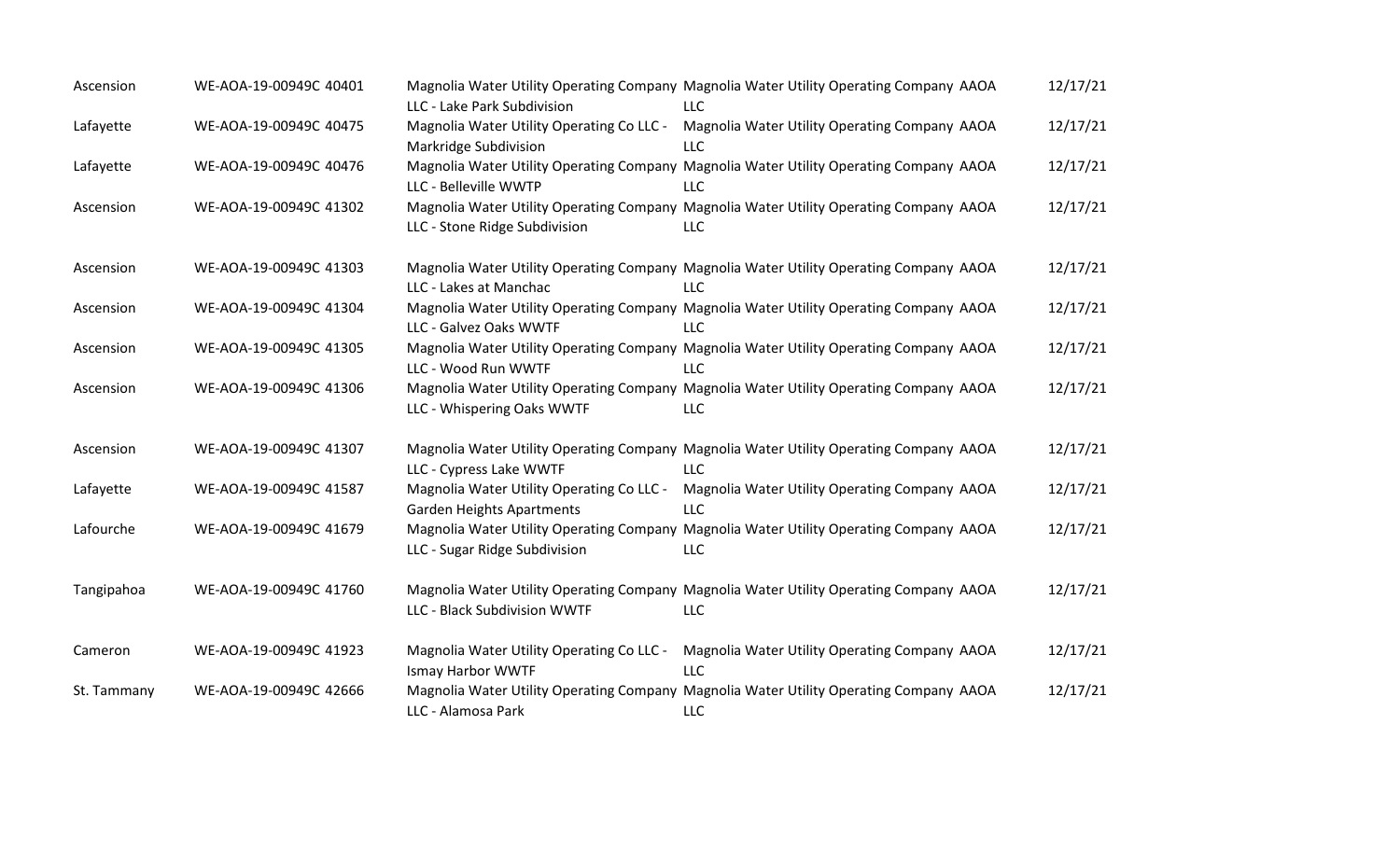| Livingston | WE-AOA-19-00949C 42768 | LLC - Paradise Point Services                                                              | Magnolia Water Utility Operating Company Magnolia Water Utility Operating Company AAOA<br><b>LLC</b> | 12/17/21 |
|------------|------------------------|--------------------------------------------------------------------------------------------|------------------------------------------------------------------------------------------------------|----------|
| Livingston | WE-AOA-19-00949C 43146 | LLC - Shadowpines Subdivision                                                              | Magnolia Water Utility Operating Company Magnolia Water Utility Operating Company AAOA<br><b>LLC</b> | 12/17/21 |
| Ascension  | WE-AOA-19-00949C 43147 | LLC - The Reserve at Willow Lake                                                           | Magnolia Water Utility Operating Company Magnolia Water Utility Operating Company AAOA<br><b>LLC</b> | 12/17/21 |
| Ascension  | WE-AOA-19-00949C 43148 | LLC - Manchac Highlands Subdivision                                                        | Magnolia Water Utility Operating Company Magnolia Water Utility Operating Company AAOA<br><b>LLC</b> | 12/17/21 |
| Livingston | WE-AOA-19-00949C 43151 | LLC - Carter Hill WWTF                                                                     | Magnolia Water Utility Operating Company Magnolia Water Utility Operating Company AAOA<br><b>LLC</b> | 12/17/21 |
| Tangipahoa | WE-AOA-19-00949C 43331 | LLC- Southwood Ridge Estates                                                               | Magnolia Water Utility Operating Comapny Magnolia Water Utility Operating Company AAOA<br><b>LLC</b> | 12/17/21 |
| Livingston | WE-AOA-19-00949C 81092 | LLC - Justin Heights Trailer Park WWTF                                                     | Magnolia Water Utility Operating Company Magnolia Water Utility Operating Company AAOA<br>LLC        | 12/17/21 |
| Vermilion  | WE-AOA-19-00949C 82311 | Magnolia Water Utility Operating Company Ruth Eternal LLC<br>LLC - Windy Hills Subdivision | <b>AAOA</b>                                                                                          | 12/17/21 |
| Tangipahoa | WE-AOA-19-00949C 83646 | LLC - Brady Place WWTF                                                                     | Magnolia Water Utility Operating Company Magnolia Water Utility Operating Company AAOA<br><b>LLC</b> | 12/17/21 |
| Tangipahoa | WE-AOA-19-00949C 83756 | LLC - Emerald Gardens WWTF                                                                 | Magnolia Water Utility Operating Company Magnolia Water Utility Operating Company AAOA<br><b>LLC</b> | 12/17/21 |
| Livingston | WE-AOA-19-00949C 86466 | LLC - Carlton Oaks WWTF                                                                    | Magnolia Water Utility Operating Company Magnolia Water Utility Operating Company AAOA<br><b>LLC</b> | 12/17/21 |
| Livingston | WE-AOA-19-00949C 86480 | LLC - Lakeside Cove Subdivision                                                            | Magnolia Water Utility Operating Company Magnolia Water Utility Operating Company AAOA<br><b>LLC</b> | 12/17/21 |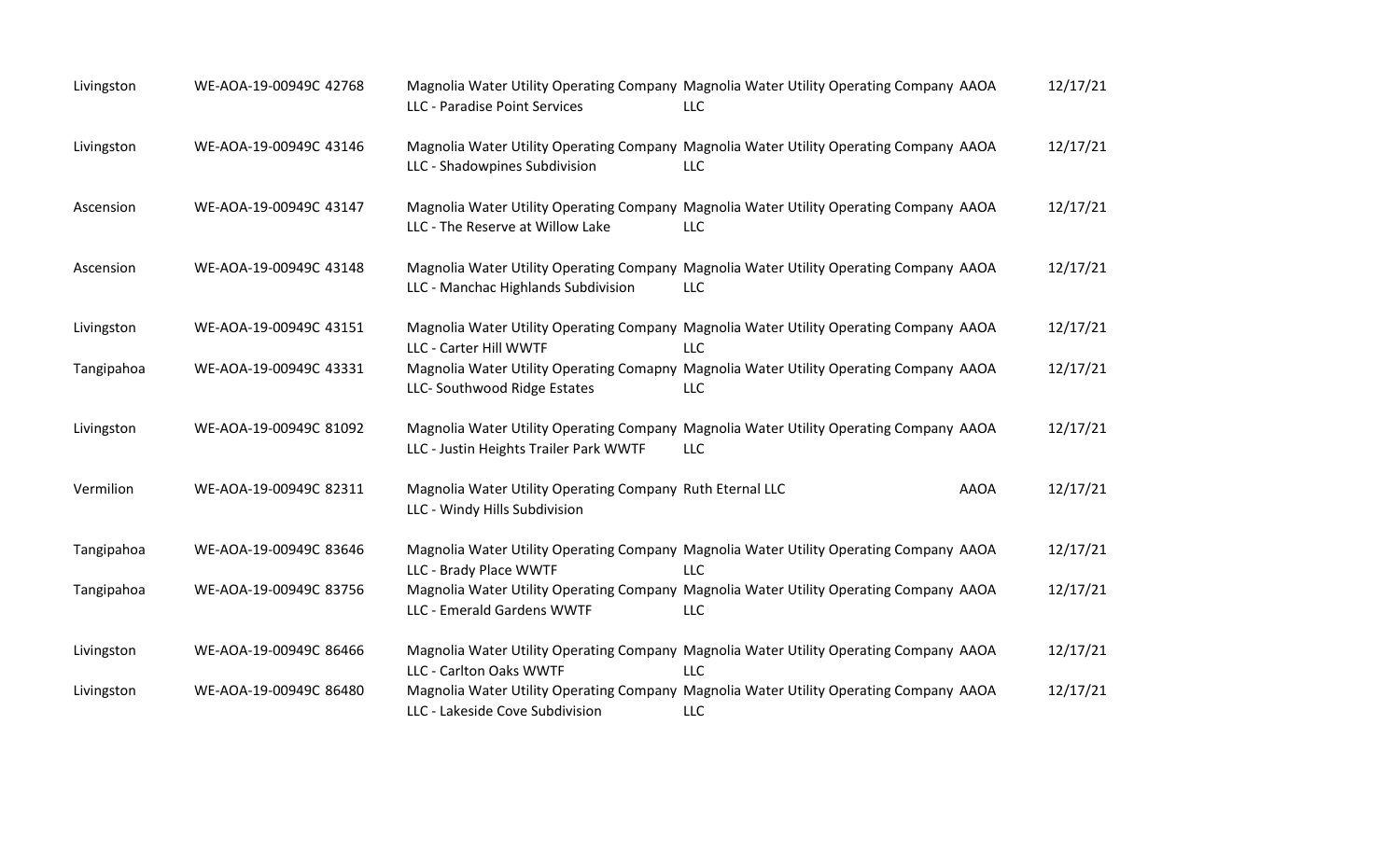| Livingston  | WE-AOA-19-00949C 86888                   | LLC - Chinquapin II WWTF            | Magnolia Water Utility Operating Company Magnolia Water Utility Operating Company AAOA<br>LLC        | 12/17/21 |
|-------------|------------------------------------------|-------------------------------------|------------------------------------------------------------------------------------------------------|----------|
| Livingston  | WE-AOA-19-00949C 89506                   | LLC - Rolling Meadow Subdivision    | Magnolia Water Utility Operating Company Magnolia Water Utility Operating Company AAOA<br><b>LLC</b> | 12/17/21 |
| Tangipahoa  | WE-AOA-19-00949C 89507                   | LLC - Burdon Orleans WWTF           | Magnolia Water Utility Operating Company Magnolia Water Utility Operating Company AAOA<br><b>LLC</b> | 12/17/21 |
| Tangipahoa  | WE-AOA-19-00949C 92403                   | LLC - Azalea Woods WWTF             | Magnolia Water Utility Operating Company Magnolia Water Utility Operating Company AAOA<br>LLC        | 12/17/21 |
| Tangipahoa  | WE-AOA-19-00949C 97596                   | LLC - Carriage House Appt WWTF      | Magnolia Water Utility Operating Company Magnolia Water Utility Operating Company AAOA<br>LLC        | 12/17/21 |
| Livingston  | WE-AOA-19-00949C 99915                   | LLC - Spring Lake Subdivision       | Magnolia Water Utility Operating Company Magnolia Water Utility Operating Company AAOA<br><b>LLC</b> | 12/17/21 |
| Livingston  | WE-AOA-19-00949C 100080                  | LLC - Driftwood Estates WWTF        | Magnolia Water Utility Operating Company Magnolia Water Utility Operating Company AAOA<br><b>LLC</b> | 12/17/21 |
| Ascension   | WE-AOA-19-00949C 100081                  | LLC - Galvez Cove WWTF              | Magnolia Water Utility Operating Company Magnolia Water Utility Operating Company AAOA<br><b>LLC</b> | 12/17/21 |
|             | East Baton Rouge WE-AOA-19-00949C 100082 | LLC - Oak Cluster Subdivision       | Magnolia Water Utility Operating Company Magnolia Water Utility Operating Company AAOA<br>LLC        | 12/17/21 |
| Tangipahoa  | WE-AOA-19-00949C 101749                  | LLC - Lakin Ridge Subdivision       | Magnolia Water Utility Operating Company Magnolia Water Utility Operating Company AAOA<br><b>LLC</b> | 12/17/21 |
| Livingston  | WE-AOA-19-00949C 107437                  | LLC - Lakes of Fennwood Subdivision | Magnolia Water Utility Operating Company Magnolia Water Utility Operating Company AAOA<br><b>LLC</b> | 12/17/21 |
| St. Tammany | WE-AOA-19-00949C 111355                  | LLC - Penn Mill Lakes               | Magnolia Water Utility Operating Company Magnolia Water Utility Operating Company AAOA<br><b>LLC</b> | 12/17/21 |
| Tangipahoa  | WE-AOA-19-00949C 118271                  | LLC - Robertson's Apartments        | Magnolia Water Utility Operating Company Magnolia Water Utility Operating Company AAOA<br><b>LLC</b> | 12/17/21 |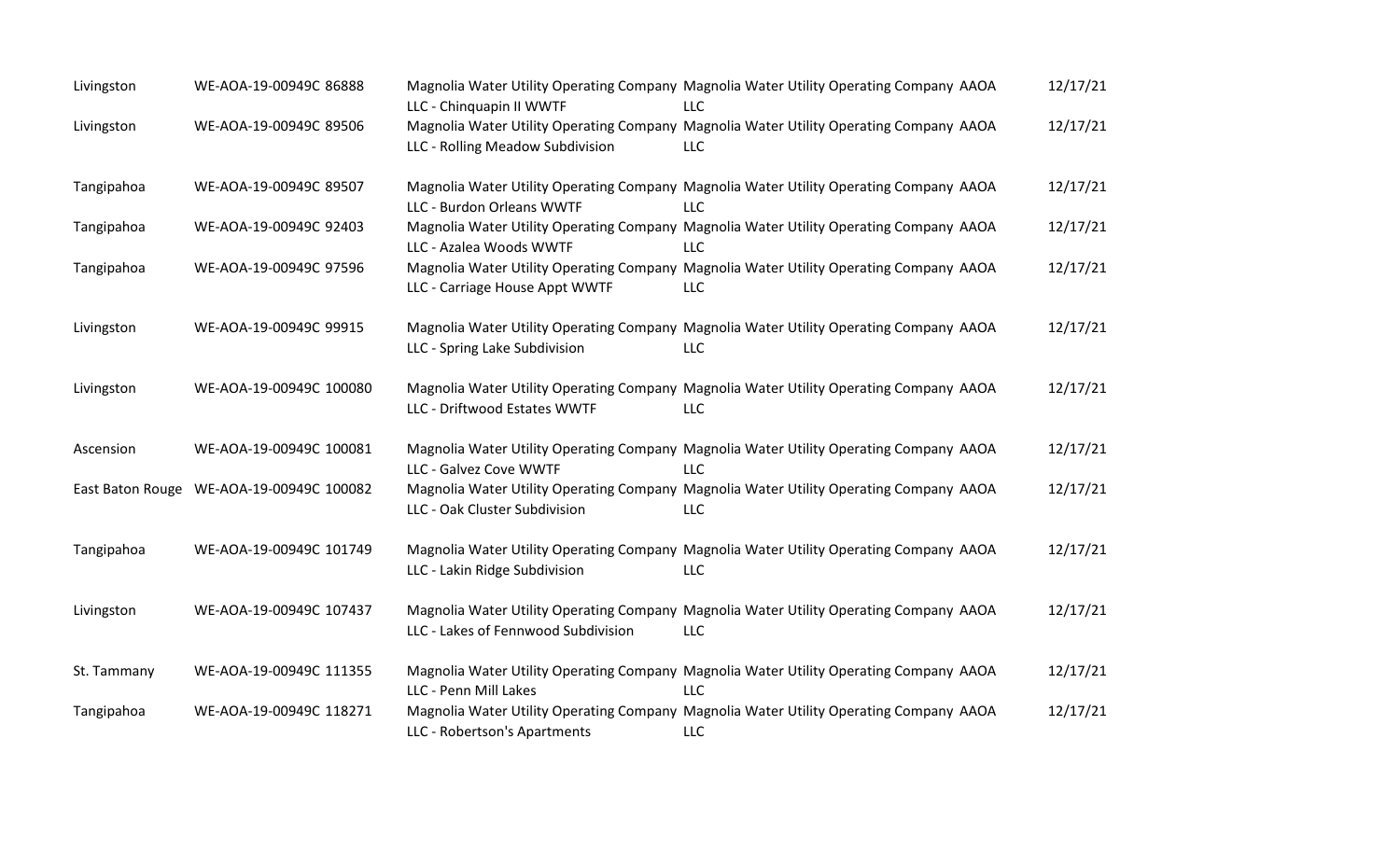| Livingston | WE-AOA-19-00949C 118720 | LLC - Spring Lake Subdivision Filings 4-6                              | Magnolia Water Utility Operating Company Magnolia Water Utility Operating Company AAOA<br>LLC        | 12/17/21 |
|------------|-------------------------|------------------------------------------------------------------------|------------------------------------------------------------------------------------------------------|----------|
| Livingston | WE-AOA-19-00949C 119176 | LLC - Live Oak Landing Subdivision                                     | Magnolia Water Utility Operating Company Magnolia Water Utility Operating Company AAOA<br>LLC        | 12/17/21 |
| Livingston | WE-AOA-19-00949C 119484 | LLC - Woodland Crossing I WWTF                                         | Magnolia Water Utility Operating Company Magnolia Water Utility Operating Company AAOA<br>LLC        | 12/17/21 |
| Livingston | WE-AOA-19-00949C 119805 | LLC - Westminister WWTF                                                | Magnolia Water Utility Operating Company Magnolia Water Utility Operating Company AAOA<br><b>LLC</b> | 12/17/21 |
| Livingston | WE-AOA-19-00949C 119849 | LLC - Forest Ridge WWTF                                                | Magnolia Water Utility Operating Company Magnolia Water Utility Operating Company AAOA<br><b>LLC</b> | 12/17/21 |
| Ascension  | WE-AOA-19-00949C 119919 | LLC - Bayou View Estates WWTF                                          | Magnolia Water Utility Operating Company Magnolia Water Utility Operating Company AAOA<br>LLC        | 12/17/21 |
| Livingston | WE-AOA-19-00949C 121715 | LLC - Clear Lake II WWTF                                               | Magnolia Water Utility Operating Company Magnolia Water Utility Operating Company AAOA<br><b>LLC</b> | 12/17/21 |
| Tangipahoa | WE-AOA-19-00949C 121717 | LLC - Whispering Winds WWTF                                            | Magnolia Water Utility Operating Company Magnolia Water Utility Operating Company AAOA<br>LLC        | 12/17/21 |
| Tangipahoa | WE-AOA-19-00949C 121718 | LLC - Isle of Orleans Garden WWTF                                      | Magnolia Water Utility Operating Company Magnolia Water Utility Operating Company AAOA<br>LLC        | 12/17/21 |
| Tangipahoa | WE-AOA-19-00949C 121720 | Magnolia Utility Operating Company LLC -<br><b>Greenleaf WWTF</b>      | Magnolia Water Utility Operating Company AAOA<br><b>LLC</b>                                          | 12/17/21 |
| Livingston | WE-AOA-19-00949C 122128 | LLC - Woodland Ridge WWTF                                              | Magnolia Water Utility Operating Company Magnolia Water Utility Operating Company AAOA<br>LLC        | 12/17/21 |
| Calcasieu  | WE-AOA-19-00949C 122548 | Magnolia Water Utility Operating Co LLC -<br>Chosen Valley Subdivision | Magnolia Water Utility Operating Company AAOA<br><b>LLC</b>                                          | 12/17/21 |
| Livingston | WE-AOA-19-00949C 123163 | LLC - Park Ridge Subdivision                                           | Magnolia Water Utility Operating Company Magnolia Water Utility Operating Company AAOA<br>LLC        | 12/17/21 |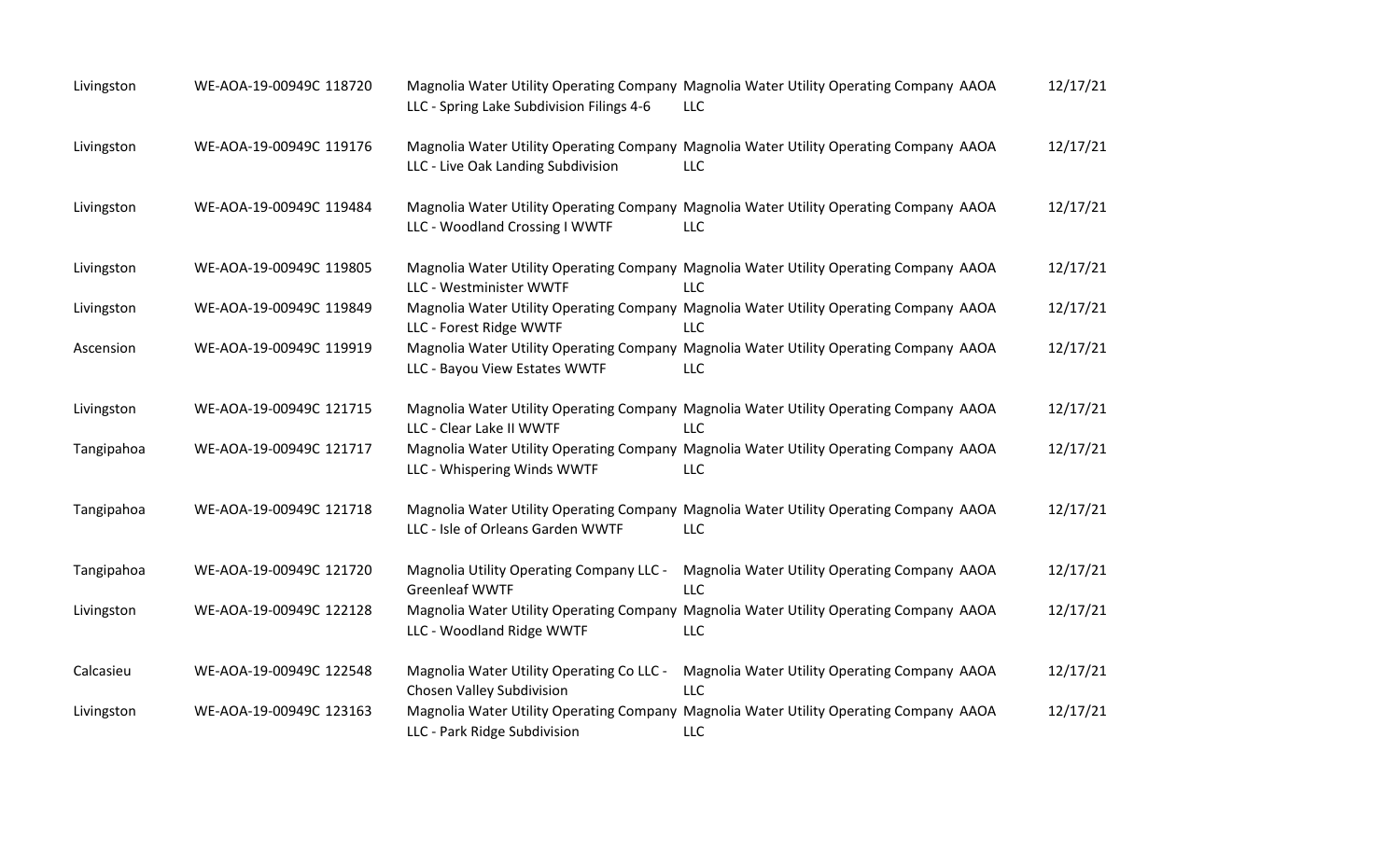| Tangipahoa  | WE-AOA-19-00949C 123656                  | LLC - The Village Subdivision                       | Magnolia Water Utility Operating Company Magnolia Water Utility Operating Company AAOA<br><b>LLC</b> | 12/17/21 |
|-------------|------------------------------------------|-----------------------------------------------------|------------------------------------------------------------------------------------------------------|----------|
| Livingston  | WE-AOA-19-00949C 123657                  | LLC - Terry Harbor/Kingspoint Marina                | Magnolia Water Utility Operating Company Magnolia Water Utility Operating Company AAOA<br>LLC        | 12/17/21 |
| Livingston  | WE-AOA-19-00949C 123735                  | LLC - Woodland Crossing II WWTF                     | Magnolia Water Utility Operating Company Magnolia Water Utility Operating Company AAOA<br>LLC        | 12/17/21 |
| Livingston  | WE-AOA-19-00949C 123737                  | LLC - Woodland Crossing IV WWTF                     | Magnolia Water Utility Operating Company Magnolia Water Utility Operating Company AAOA<br>LLC        | 12/17/21 |
| Tangipahoa  | WE-AOA-19-00949C 123862                  | LLC - Ponchatoula Trace Subdivision                 | Magnolia Water Utility Operating Company Magnolia Water Utility Operating Company AAOA<br><b>LLC</b> | 12/17/21 |
| Tangipahoa  | WE-AOA-19-00949C 126420                  | LLC - The Rivers Subdivision                        | Magnolia Water Utility Operating Company Magnolia Water Utility Operating Company AAOA<br><b>LLC</b> | 12/17/21 |
| Tangipahoa  | WE-AOA-19-00949C 126423                  | - The Villas of Bedico Creek Subdivision            | Magnolia Water Utility Operating Company Magnolia Water Utility Operating Company AAOA<br>LLC        | 12/17/21 |
| Livingston  | WE-AOA-19-00949C 126986                  | LLC - Riverside Ridge Subdivision                   | Magnolia Water Utility Operating Company Magnolia Water Utility Operating Company AAOA<br><b>LLC</b> | 12/17/21 |
| Tangipahoa  | WE-AOA-19-00949C 127038                  | LLC - Cypress Hollow WWTF                           | Magnolia Water Utility Operating Company Magnolia Water Utility Operating Company AAOA<br>LLC        | 12/17/21 |
|             | West Baton Rouge WE-AOA-19-00949C 127040 | LLC - West Lake Subdivision                         | Magnolia Water Utility Operating Company Magnolia Water Utility Operating Company AAOA<br><b>LLC</b> | 12/17/21 |
| Livingston  | WE-AOA-19-00949C 127042                  | LLC - South Haven Wastewater Treatment LLC<br>Plant | Magnolia Water Utility Operating Company Magnolia Water Utility Operating Company AAOA               | 12/17/21 |
| Livingston  | WE-AOA-19-00949C 127044                  | LLC - Autumn Run WWTF                               | Magnolia Water Utility Operating Company Magnolia Water Utility Operating Company AAOA<br>LLC        | 12/17/21 |
| St. Tammany | WE-AOA-19-00949C 128014                  | LLC - Autumn Haven STP                              | Magnolia Water Utility Operating Company Magnolia Water Utility Operating Company AAOA<br>LLC        | 12/17/21 |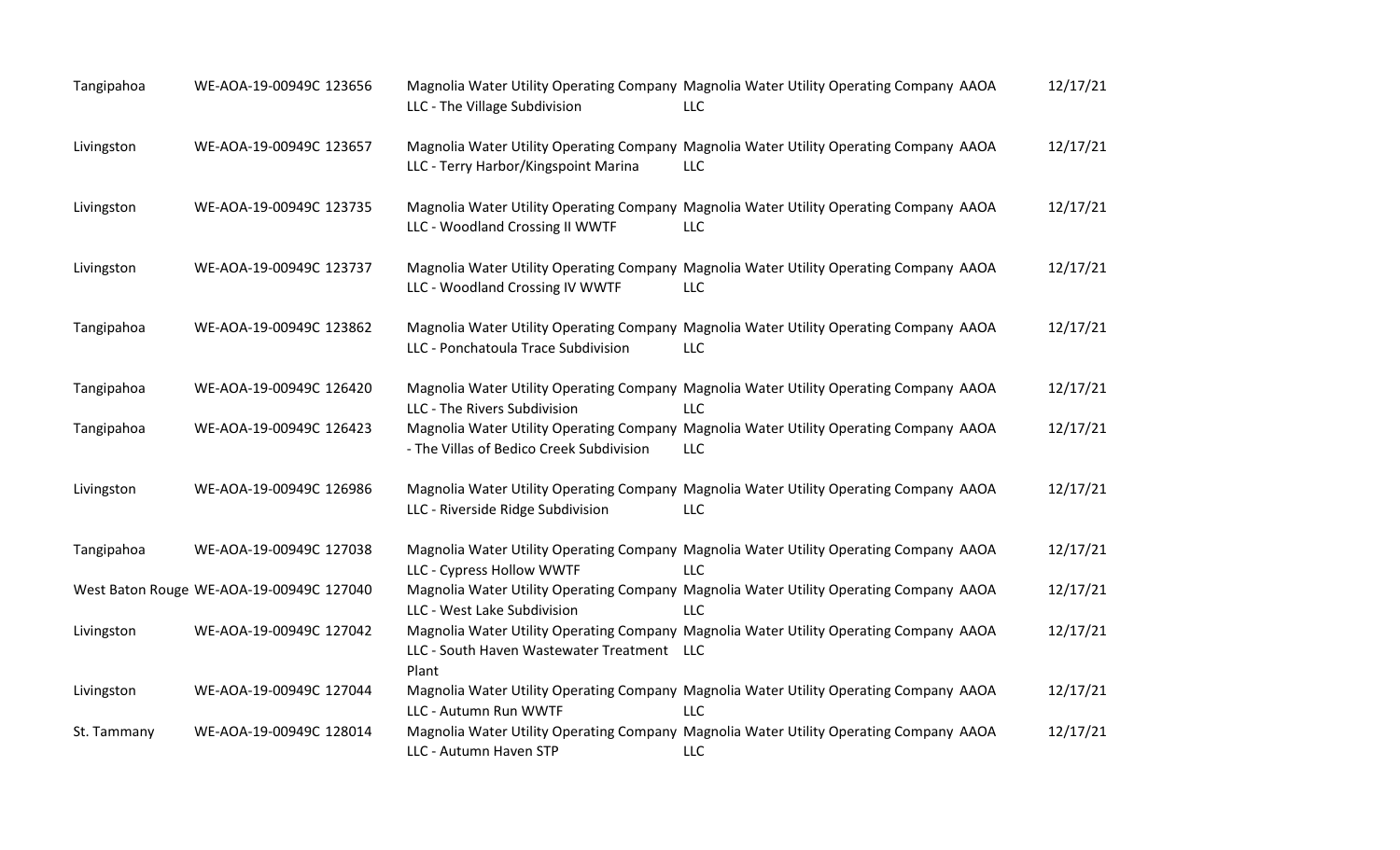| Tangipahoa | WE-AOA-19-00949C 128417                  | LLC - Olde Mill Subdivision         | Magnolia Water Utility Operating Company Magnolia Water Utility Operating Company AAOA<br>LLC        | 12/17/21 |
|------------|------------------------------------------|-------------------------------------|------------------------------------------------------------------------------------------------------|----------|
|            | East Baton Rouge WE-AOA-19-00949C 129275 | LLC - Amber Lake WWTF               | Magnolia Water Utility Operating Company Magnolia Water Utility Operating Company AAOA<br>LLC        | 12/17/21 |
| Livingston | WE-AOA-19-00949C 130058                  | LLC - Brightwood WWTF               | Magnolia Water Utility Operating Company Magnolia Water Utility Operating Company AAOA<br>LLC        | 12/17/21 |
| Tangipahoa | WE-AOA-19-00949C 132674                  | LLC - Loranger Trace Subdivision    | Magnolia Water Utility Operating Company Magnolia Water Utility Operating Company AAOA<br>LLC        | 12/17/21 |
| Tangipahoa | WE-AOA-19-00949C 132753                  | LLC - Belle Foret IV WWTF           | Magnolia Water Utility Operating Company Magnolia Water Utility Operating Company AAOA<br>LLC        | 12/17/21 |
| Tangipahoa | WE-AOA-19-00949C 133094                  | LLC - Davie Estates WWTF            | Magnolia Water Utility Operating Company Magnolia Water Utility Operating Company AAOA<br>LLC        | 12/17/21 |
| Livingston | WE-AOA-19-00949C 136105                  | LLC - Woodland Crossing VII WWTF    | Magnolia Water Utility Operating Company Magnolia Water Utility Operating Company AAOA<br>LLC        | 12/17/21 |
| Ascension  | WE-AOA-19-00949C 137625                  | LLC - Canary Island Condo WWTF      | Magnolia Water Utility Operating Company Magnolia Water Utility Operating Company AAOA<br>LLC        | 12/17/21 |
| Tangipahoa | WE-AOA-19-00949C 137742                  | LLC - Pelican Gardens Subdivision   | Magnolia Water Utility Operating Company Magnolia Water Utility Operating Company AAOA<br>LLC        | 12/17/21 |
| Livingston | WE-AOA-19-00949C 142117                  | LLC - Collins Place WWTF            | Magnolia Water Utility Operating Company Magnolia Water Utility Operating Company AAOA<br>LLC        | 12/17/21 |
| Tangipahoa | WE-AOA-19-00949C 145517                  | LLC - Maplewood Subdivision WWTP    | Magnolia Water Utility Operating Company Magnolia Water Utility Operating Company AAOA<br>LLC        | 12/17/21 |
| Tangipahoa | WE-AOA-19-00949C 146822                  | LLC - Logan Creek Subdivision WWTP  | Magnolia Water Utility Operating Company Magnolia Water Utility Operating Company AAOA<br><b>LLC</b> | 12/17/21 |
| Tangipahoa | WE-AOA-19-00949C 146828                  | LLC - Timber Ridge Subdivision WWTP | Magnolia Water Utility Operating Company Magnolia Water Utility Operating Company AAOA<br><b>LLC</b> | 12/17/21 |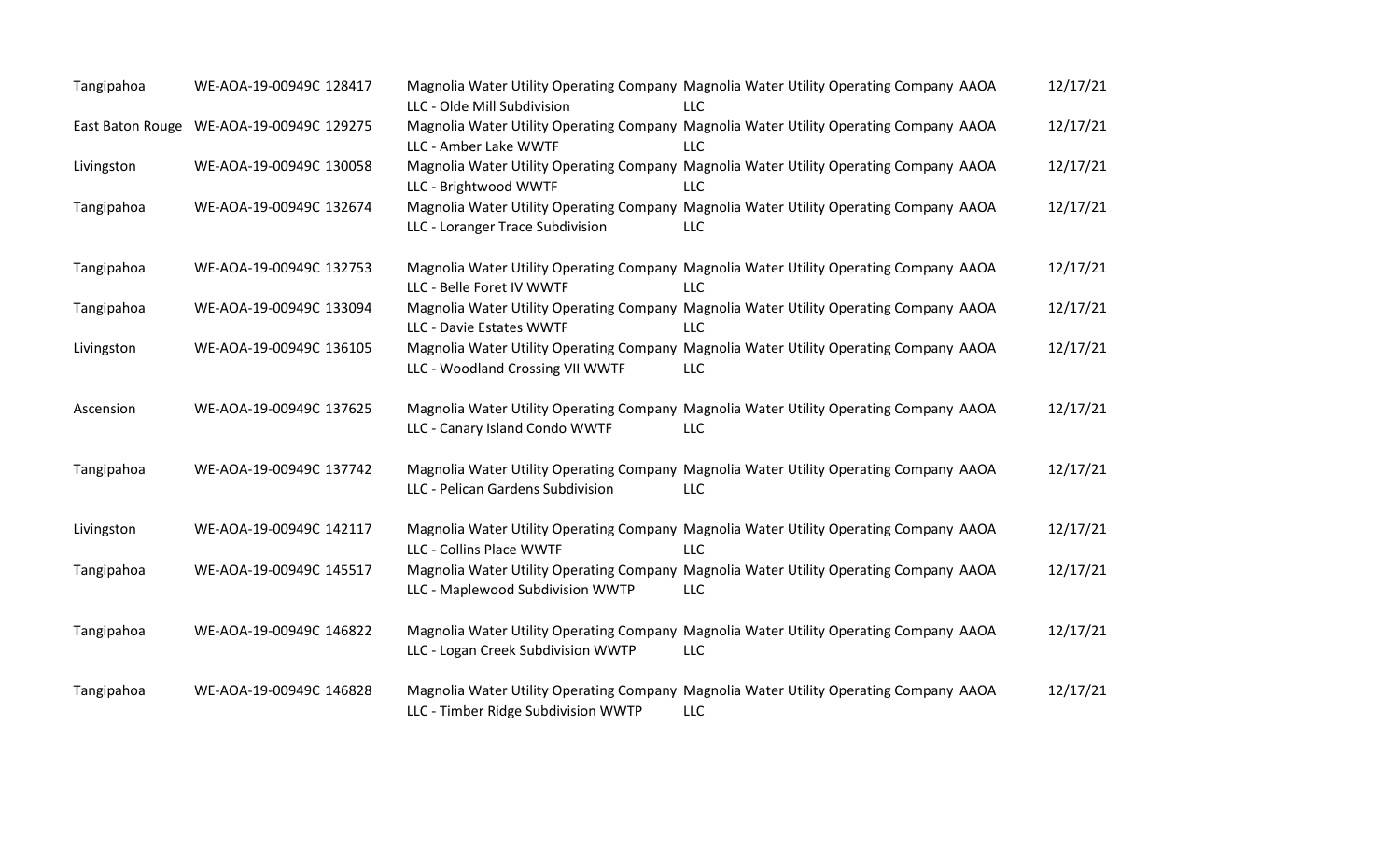| Tangipahoa | WE-AOA-19-00949C 147193 | LLC - Southern Pines Subdivision - WWTP              | Magnolia Water Utility Operating Company Magnolia Water Utility Operating Company AAOA<br><b>LLC</b> | 12/17/21 |
|------------|-------------------------|------------------------------------------------------|------------------------------------------------------------------------------------------------------|----------|
| Livingston | WE-AOA-19-00949C 147231 | LLC - Bridalwood WWTF                                | Magnolia Water Utility Operating Company Magnolia Water Utility Operating Company AAOA<br><b>LLC</b> | 12/17/21 |
| Livingston | WE-AOA-19-00949C 147233 | LLC - Livingston Trace Subdivision                   | Magnolia Water Utility Operating Company Magnolia Water Utility Operating Company AAOA<br>LLC        | 12/17/21 |
| Livingston | WE-AOA-19-00949C 147407 | LLC - Montrose Subdivision 2nd Filing<br><b>WWTP</b> | Magnolia Water Utility Operating Company Magnolia Water Utility Operating Company AAOA<br>LLC        | 12/17/21 |
| Livingston | WE-AOA-19-00949C 147409 | LLC - Meadow Lake Subdivision STP                    | Magnolia Water Utility Operating Company Magnolia Water Utility Operating Company AAOA<br><b>LLC</b> | 12/17/21 |
| Livingston | WE-AOA-19-00949C 149913 | LLC - Cross Creek WWTF                               | Magnolia Water Utility Operating Company Magnolia Water Utility Operating Company AAOA<br><b>LLC</b> | 12/17/21 |
| Tangipahoa | WE-AOA-19-00949C 149914 | LLC - Emerald Estates WWTF                           | Magnolia Water Utility Operating Company Magnolia Water Utility Operating Company AAOA<br><b>LLC</b> | 12/17/21 |
| Tangipahoa | WE-AOA-19-00949C 150634 | LLC - Riverwoods Subdivision                         | Magnolia Water Utility Operating Company Magnolia Water Utility Operating Company AAOA<br><b>LLC</b> | 12/17/21 |
| Livingston | WE-AOA-19-00949C 150779 | LLC - Stone Hill Subdivision                         | Magnolia Water Utility Operating Company Magnolia Water Utility Operating Company AAOA<br><b>LLC</b> | 12/17/21 |
| Livingston | WE-AOA-19-00949C 151666 | LLC - Seigle Landing Subdivision WWTP                | Magnolia Water Utility Operating Company Magnolia Water Utility Operating Company AAOA<br><b>LLC</b> | 12/17/21 |
| Tangipahoa | WE-AOA-19-00949C 151669 | LLC - The Landings Subdivision                       | Magnolia Water Utility Operating Company Magnolia Water Utility Operating Company AAOA<br><b>LLC</b> | 12/17/21 |
| Livingston | WE-AOA-19-00949C 152316 | LLC - Whisper Hollow WWTF                            | Magnolia Water Utility Operating Company Magnolia Water Utility Operating Company AAOA<br><b>LLC</b> | 12/17/21 |
| Tangipahoa | WE-AOA-19-00949C 152319 | LLC - Madeline Court Subdivison                      | Magnolia Water Utility Operating Company Magnolia Water Utility Operating Company AAOA<br><b>LLC</b> | 12/17/21 |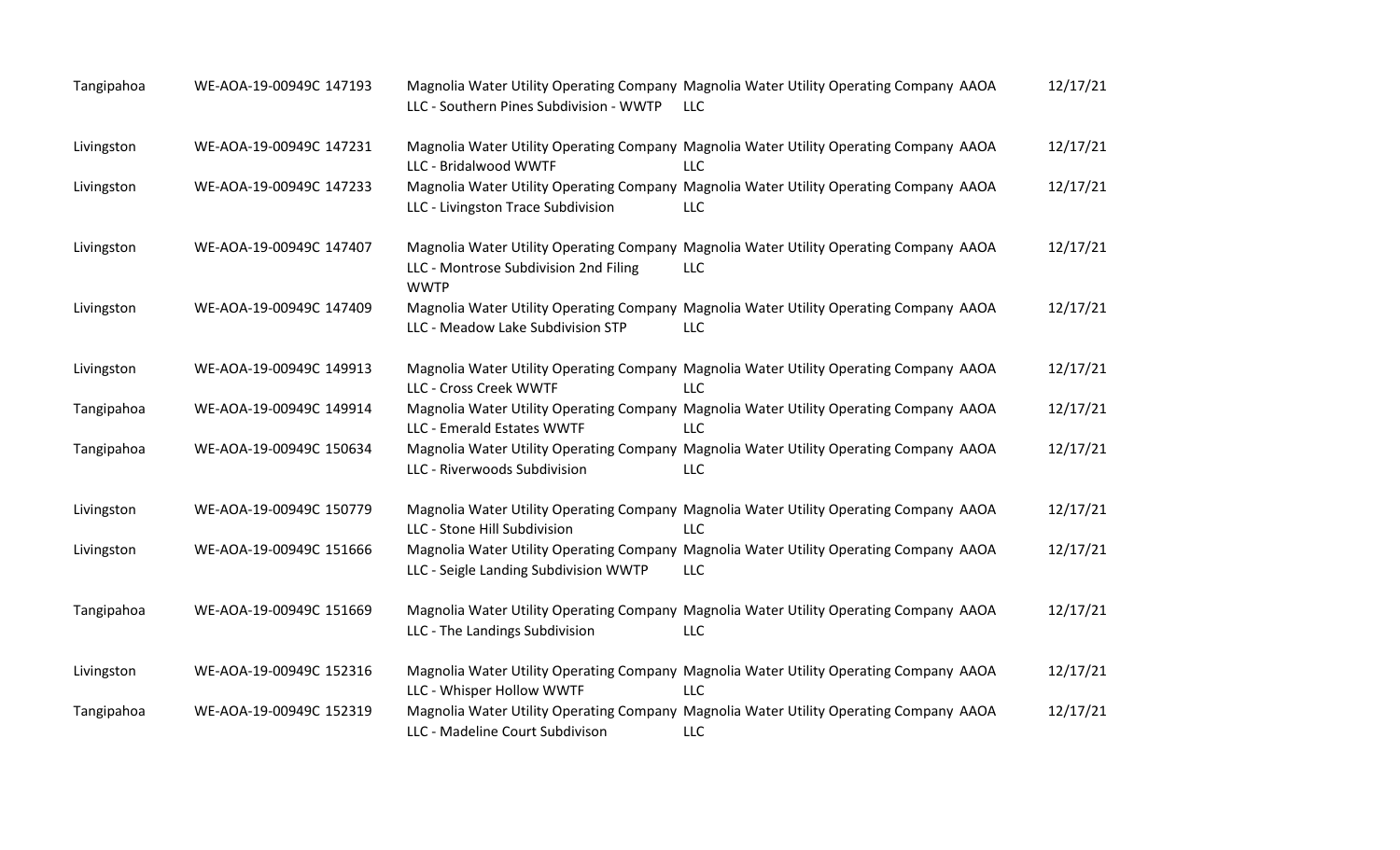| Tangipahoa  | WE-AOA-19-00949C 152577                  | LLC - Martinville Estates                                                     | Magnolia Water Utility Operating Company Magnolia Water Utility Operating Company AAOA<br>LLC        | 12/17/21 |
|-------------|------------------------------------------|-------------------------------------------------------------------------------|------------------------------------------------------------------------------------------------------|----------|
| Livingston  | WE-AOA-19-00949C 153228                  | LLC - Brighton Cove WWTF                                                      | Magnolia Water Utility Operating Company Magnolia Water Utility Operating Company AAOA<br><b>LLC</b> | 12/17/21 |
| St. Tammany | WE-AOA-19-00949C 153979                  | LLC - Pruden Creek STP                                                        | Magnolia Water Utility Operating Company Magnolia Water Utility Operating Company AAOA<br><b>LLC</b> | 12/17/21 |
| Livingston  | WE-AOA-19-00949C 154140                  | Magnolia Water Utility Operating LLC - LA<br>Purchase Equestrian Estates WWTP | Magnolia Water Utility Operating Company AAOA<br><b>LLC</b>                                          | 12/17/21 |
| Livingston  | WE-AOA-19-00949C 155154                  | LLC - Deer Crossing WWTF                                                      | Magnolia Water Utility Operating Company Magnolia Water Utility Operating Company AAOA<br><b>LLC</b> | 12/17/21 |
| Tangipahoa  | WE-AOA-19-00949C 155375                  | <b>Brown Road Regional</b>                                                    | Magnolia Water Utility Operating Company AAOA<br><b>LLC</b>                                          | 12/17/21 |
| Livingston  | WE-AOA-19-00949C 155783                  | LLC - Deer Lake WWTF                                                          | Magnolia Water Utility Operating Company Magnolia Water Utility Operating Company AAOA<br><b>LLC</b> | 12/17/21 |
|             | East Baton Rouge WE-AOA-19-00949C 157138 | LLC - Woodstock Subdivision WWTP                                              | Magnolia Water Utility Operating Company Magnolia Water Utility Operating Company AAOA<br><b>LLC</b> | 12/17/21 |
| Tangipahoa  | WE-AOA-19-00949C 158035                  | LLC - Elmwood Park WWTF                                                       | Magnolia Water Utility Operating Company Magnolia Water Utility Operating Company AAOA<br><b>LLC</b> | 12/17/21 |
| St. Tammany | WE-AOA-19-00949C 159496                  | LLC - River Park Sanitary Treatment System LLC                                | Magnolia Water Utility Operating Company Magnolia Water Utility Operating Company AAOA               | 12/17/21 |
| Ascension   | WE-AOA-19-00949C 159628                  | LLC - Weston Court WWTF                                                       | Magnolia Water Utility Operating Company Magnolia Water Utility Operating Company AAOA<br><b>LLC</b> | 12/17/21 |
| Livingston  | WE-AOA-19-00949C 163137                  | LLC - Arbor Walk WWTF                                                         | Magnolia Water Utility Operating Company Magnolia Water Utility Operating Company AAOA<br><b>LLC</b> | 12/17/21 |
| Ascension   | WE-AOA-19-00949C 164710                  | LLC - West Ridge WWTF                                                         | Magnolia Water Utility Operating Company Magnolia Water Utility Operating Company AAOA<br><b>LLC</b> | 12/17/21 |
|             | East Baton Rouge WE-AOA-19-00949C 170627 | LLC - Burlington Lakes WWTF                                                   | Magnolia Water Utility Operating Company Magnolia Water Utility Operating Company AAOA<br><b>LLC</b> | 12/17/21 |
| Ascension   | WE-AOA-19-00949C 172466                  | LLC- Parisenne Villas                                                         | Magnolia Water Utility Operating Company Magnolia Water Utility Operating Company AAOA<br>LLC        | 12/17/21 |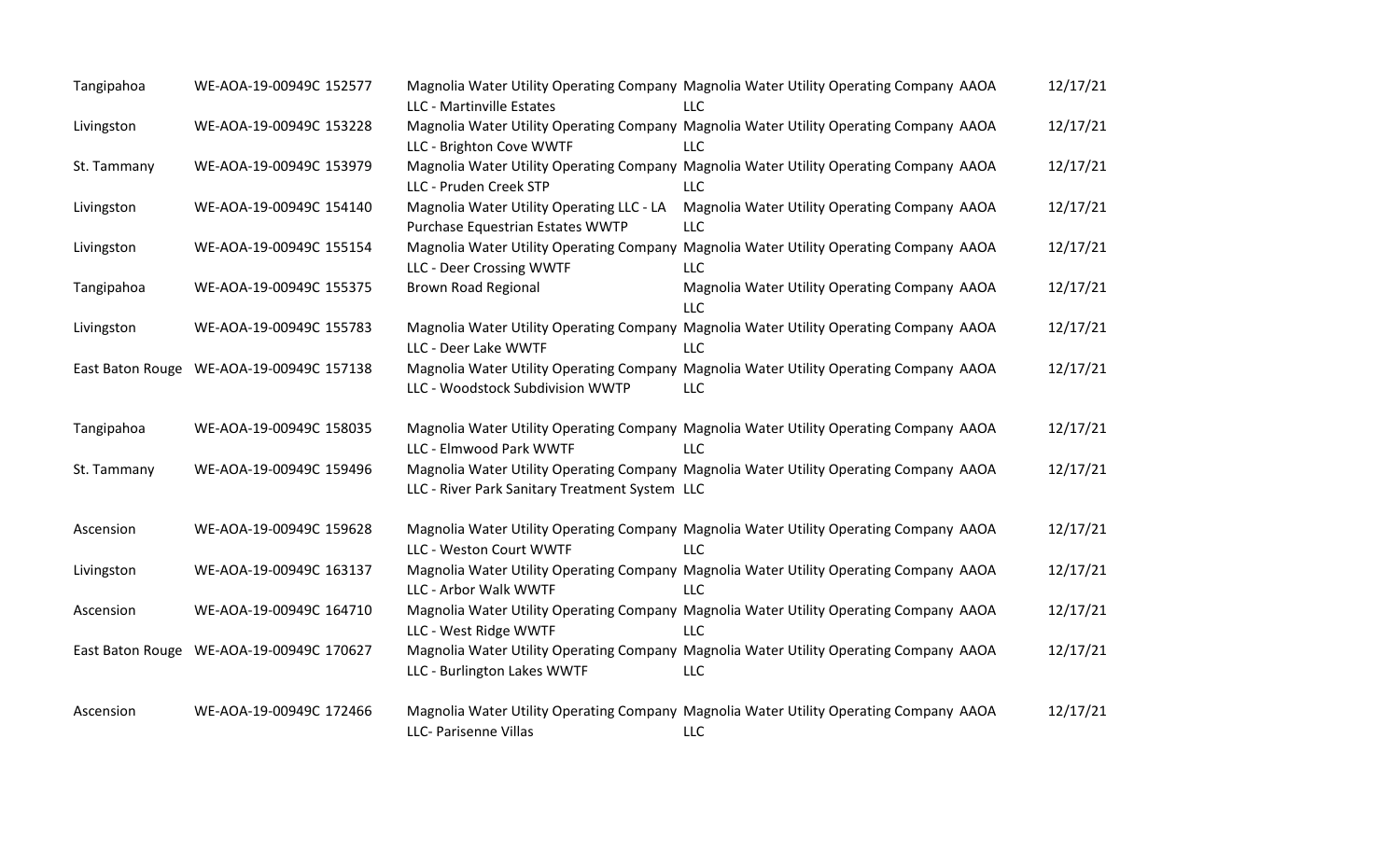|             | East Baton Rouge WE-AOA-19-00949C 173260 | LLC - Gates at Burlington WWTF                        | Magnolia Water Utility Operating Company Magnolia Water Utility Operating Company AAOA<br>LLC.       | 12/17/21 |
|-------------|------------------------------------------|-------------------------------------------------------|------------------------------------------------------------------------------------------------------|----------|
| Tangipahoa  | WE-AOA-19-00949C 174194                  | LLC - Wolfe Lakes WWTF                                | Magnolia Water Utility Operating Company Magnolia Water Utility Operating Company AAOA<br><b>LLC</b> | 12/17/21 |
| Livingston  | WE-AOA-19-00949C 174196                  | LLC - RiverScape at Clio Inc                          | Magnolia Water Utility Operating Company Magnolia Water Utility Operating Company AAOA<br><b>LLC</b> | 12/17/21 |
| Calcasieu   | WE-AOA-19-00949C 188832                  | LLC - Maggy's Ridge Subdivision                       | Magnolia Water Utility Operating Company Magnolia Water Utility Operating Company AAOA<br><b>LLC</b> | 12/17/21 |
| Terrebonne  | WE-AOA-19-00949C 191818                  | LLC - Highland Oaks Subdivision                       | Magnolia Water Utility Operating Company Magnolia Water Utility Operating Company AAOA<br><b>LLC</b> | 12/17/21 |
| Calcasieu   | WE-AOA-19-00949C 192423                  | LLC - Le Firm Subdivision 2 WWTF                      | Magnolia Water Utility Operating Company Magnolia Water Utility Operating Company AAOA<br><b>LLC</b> | 12/17/21 |
| Calcasieu   | WE-AOA-19-00949C 197792                  | LLC - Pierre's Ridge Subdivision                      | Magnolia Water Utility Operating Company Magnolia Water Utility Operating Company AAOA<br>LLC        | 12/17/21 |
| Calcasieu   | WE-AOA-19-00949C 201148                  | LLC - Lakes of Clearfield STP                         | Magnolia Water Utility Operating Company Magnolia Water Utility Operating Company AAOA<br><b>LLC</b> | 12/17/21 |
| Calcasieu   | WE-AOA-19-00949C 201149                  | LLC - Le Firm Subdivision Part 1 STP                  | Magnolia Water Utility Operating Company Magnolia Water Utility Operating Company AAOA<br><b>LLC</b> | 12/17/21 |
| Lincoln     | WE-AOA-19-00949C 221259                  | LLC - S&S Sewage Wastewater Treatment LLC<br>Facility | Magnolia Water Utility Operating Company Magnolia Water Utility Operating Company AAOA               | 12/17/21 |
| St. Tammany | WE-AOA-19-00949C 87879                   | $LLC - I-59$                                          | Magnolia Water Utility Operating Company Magnolia Water Utility Operating Company AAOA<br><b>LLC</b> | 12/17/21 |
| St. Tammany | WE-AOA-19-00949C 42668                   | LLC - Money Hill Plantation WWTP                      | Magnolia Water Utility Operating Company Magnolia Water Utility Operating Company AAOA<br><b>LLC</b> | 12/17/21 |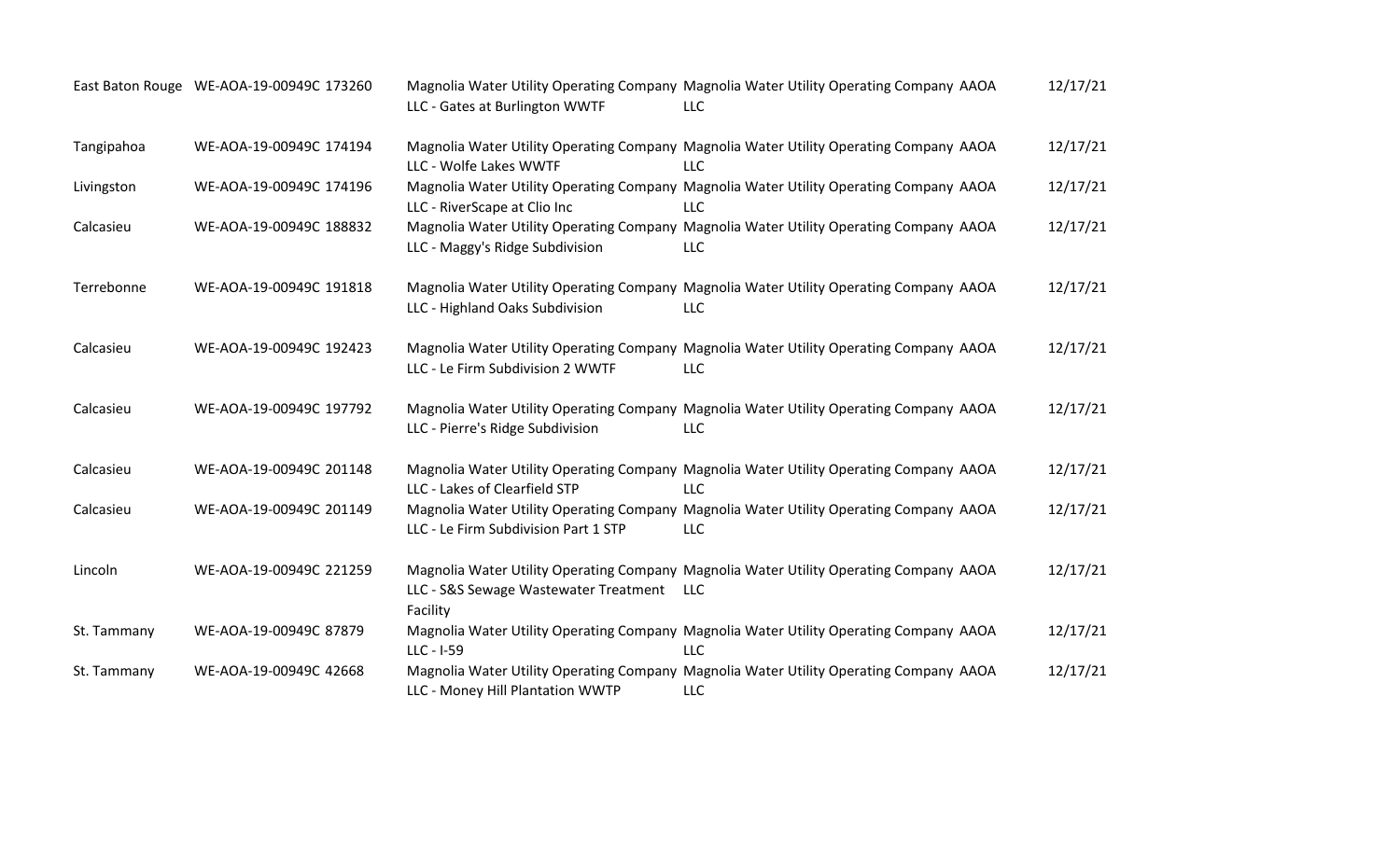|                                | East Baton Rouge WE-AOA-19-00949C 155123 |        | LLC - Audubon Square WWTF                                                   | Magnolia Water Utility Operating Company Magnolia Water Utility Operating Company AAOA<br>LLC        |               | 12/17/21 |
|--------------------------------|------------------------------------------|--------|-----------------------------------------------------------------------------|------------------------------------------------------------------------------------------------------|---------------|----------|
| Tangipahoa                     | WE-AOA-19-00949C 158814                  |        | LLC - Arrington Place WWTF                                                  | Magnolia Water Utility Operating Company Magnolia Water Utility Operating Company AAOA<br><b>LLC</b> |               | 12/17/21 |
| St. Tammany                    | WE-AOA-19-00949C 187546                  |        | LLC - Penn Mill Place                                                       | Magnolia Water Utility Operating Company Magnolia Water Utility Operating Company AAOA<br><b>LLC</b> |               | 12/17/21 |
| St. Tammany                    | WE-AOA-19-00949C 42667                   |        | LLC - Monterey Subdivision Sewage<br><b>Treatment Facility</b>              | Magnolia Water Utility Operating Company Magnolia Water Utility Operating Company AAOA<br><b>LLC</b> |               | 12/17/21 |
| Tangipahoa                     | WE-C-15-01070E                           | 19578  | City of Hammond - South Sewage<br><b>Treatment Plant</b>                    | City of Hammond                                                                                      | <b>ACO</b>    | 12/30/21 |
| <b>Bossier</b>                 | WE-C-18-00499C                           | 31432  | Plain Dealing Town of - WWTP                                                | Town of Plain Dealing                                                                                | <b>ACO</b>    | 12/14/21 |
| East Baton Rouge               | WE-C-20-00441A                           | 677    | SP Recycling Southeast LLC                                                  | <b>Cardboard Recyclers LLC</b>                                                                       | <b>ACO</b>    | 12/15/21 |
| West Feliciana                 | WE-C-21-00074A                           | 2073   | Hood Container of Louisiana LLC - Saint<br>Francisville Mill                | Hood Container of Louisiana LLC                                                                      | <b>ACO</b>    | 12/30/21 |
| St. Martin                     | WE-C-21-00275                            | 139453 | St Martin Parish Government - St Martin<br>Parish Industrial Park           | St Martin Parish Government                                                                          | CO            | 12/30/21 |
| St. Mary                       | WE-C-21-00440                            | 19628  | Franklin City of - Regional WWTP                                            | City of Franklin                                                                                     | CO            | 12/1/21  |
| Acadia                         | WE-C-21-00551                            | 86928  | Rayne City of - WWTP                                                        | City of Rayne                                                                                        | CO            | 12/30/21 |
| Ouachita                       | WE-C-21-00560                            | 43424  | Sterlington Town of - Sterlington WWTF                                      | Town of Sterlington                                                                                  | CO            | 12/7/21  |
| Caddo                          | WE-C-21-00627                            | 9077   | Shreveport City of - Woolworth Road<br><b>Regional Solid Waste Facility</b> | City of Shreveport                                                                                   | CO            | 12/30/21 |
| St. Martin                     | WE-C-21-00636                            | 154846 | Jaco Mobile Home Park - Jaco Mobile<br>Home Park Water System               | Jaco Mobile Home Park                                                                                | CO            | 12/16/21 |
| West Baton Rouge WE-C-21-00641 |                                          | 42881  | Port Allen City of - WWTP                                                   | City of Port Allen                                                                                   | CO            | 12/2/21  |
| Claiborne                      | WE-C-21-00736                            | 19565  | Homer Town of - WWTP                                                        | Town of Homer                                                                                        | CO            | 12/30/21 |
| Livingston                     | WE-CN-21-00445                           | 13853  | Adell Compounding Inc                                                       | Adell Compounding Inc                                                                                | <b>CONOPP</b> | 12/30/21 |
| Caddo                          | WE-CN-21-00587                           | 122393 | Eco-Mulch & Sod                                                             | Eco-Mulch & Sod Inc                                                                                  | <b>CONOPP</b> | 12/14/21 |
| Calcasieu                      | WE-CN-21-00609                           | 41000  | Country Aire MHP LLC - Country Aire<br>Mobile Home Park                     | Country Aire MHP LLC                                                                                 | <b>CONOPP</b> | 12/1/21  |